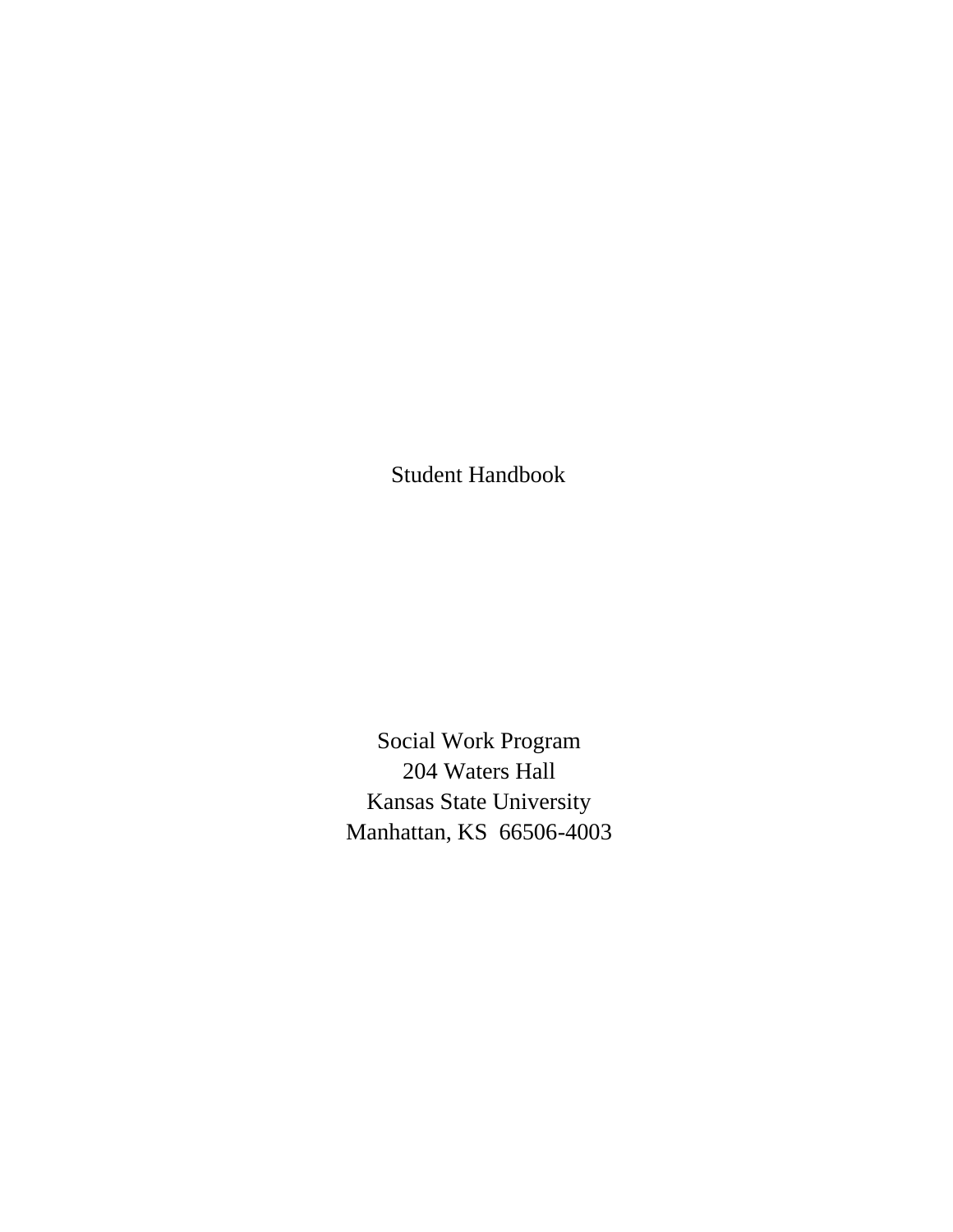# Table of Contents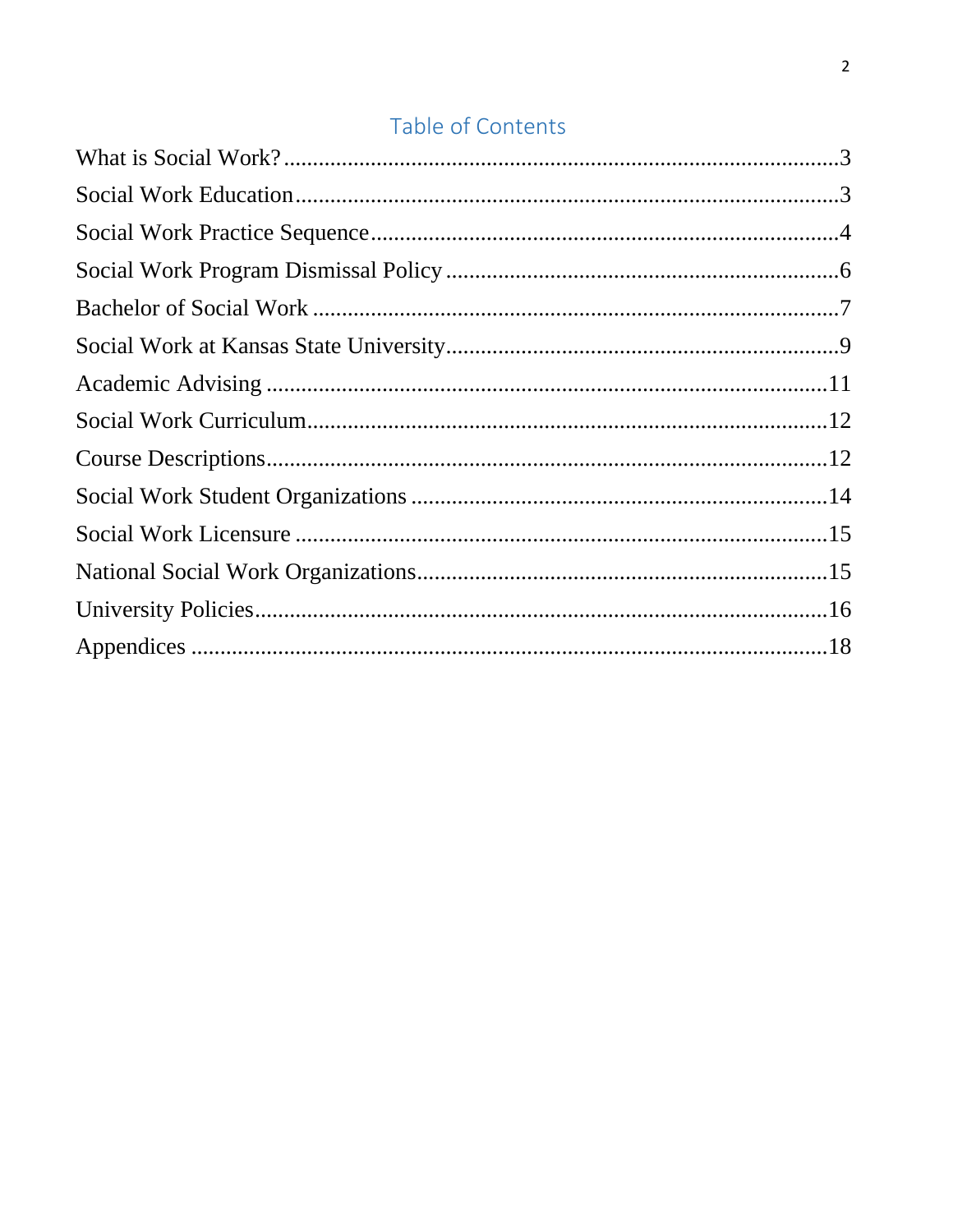# What is Social Work?

<span id="page-2-0"></span>The primary mission of the social work profession is to enhance human well-being and help meet the basic human needs of all people, with particular attention to the needs and empowerment of people who are vulnerable, oppressed, and living in poverty.

Social workers help people deal with their relationships with others; solve their personal, family, and community problems; and grow and develop by learning to cope with or shape the social and environmental forces affecting daily life. Social work is a profession for those with a spark of idealism, a belief in social justice, and a natural love of working with people. Social Work offers the chance to serve a diverse group of people from various ethnicities, cultures, socio-economic backgrounds, and environments.

Social workers assist people from all walks of life, with all kinds of problems, and in all kinds of settings. Social work offers a person a career with the chance to work with people who have all kinds of needs. Some career options in social work include:

- **Child and family social workers:** protect vulnerable children and help families in need
- **School social workers:** develop strategies to improve grades and social development
- **Healthcare social workers:** help patients understand diagnoses and adjust their lifestyle
- **Mental health and substance abuse workers:** help clients with mental illnesses or addictions
- **Probation officers and correctional specialists:** rehabilitate offenders
- **Policy and community social workers:** promote social change through education, legislation, and community interventions
- **Administrative social workers:** hold leadership roles in organizations such as nonprofits, hospitals, and schools

# Social Work Education

<span id="page-2-1"></span>What is the Bachelor's Degree in Social Work (BSW)?

- The undergraduate major in social work is designed to provide students with an opportunity to develop a broad background in the social and behavioral sciences.
- A common core of concepts, skills, tasks, and activities that are essential to the practice of social work are combined with a liberal arts education.
- The bachelor's degree in social work is recognized as a beginning level professional degree.
- Students graduating from the social work program at Kansas State University are eligible for [licensure](https://www.k-state.edu/sasw/sw/licensure.html) [a](https://ksbsrb.ks.gov/)s bachelor degree social workers in the State of Kansas and are prepared for entry level, generalist social work practice.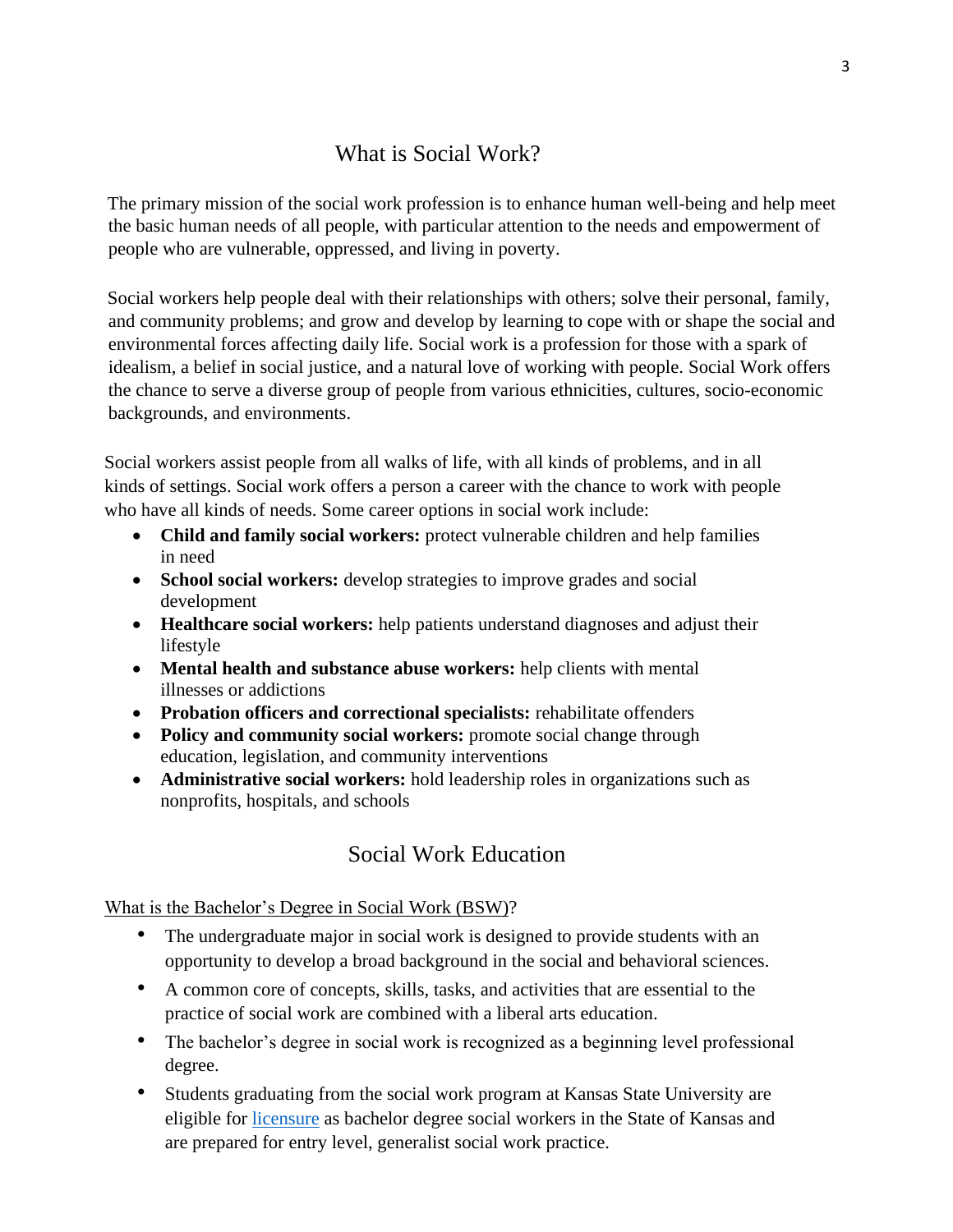• The intervention activities and tasks performed by social workers are derived from a common base of knowledge, values, and skills. Thus, social workers are uniquely qualified to provide resources and opportunities to individuals, groups, families, organizations, and communities.

### Social Work Accreditation

The Kansas State University Social Work Program is accredited by th[e](https://www.cswe.org/) [Council](https://www.cswe.org/) [on Social Work](https://www.cswe.org/)  [Education \(CSWE\).](https://www.cswe.org/) This demonstrates to the public and to potential employers that KSU graduates in social work have been educated in accordance with the high standards established by the Council.

#### Declaring a major in social work

Students wishing to declare a major in social work may enroll directly in the social work curriculum (SOCWK) in the office of the Dean of Arts and Sciences in Calvin Hall. Formal orientation to the major will occur during students' individual advising sessions, which are held each semester prior to enrollment.

# Social Work Practice Sequence

<span id="page-3-0"></span>The social work practice sequence is comprised of upper-level, intensive social work coursework during the last three semesters of a student's education.

You are in the social work program at K-State if you declare social work as a major. In order to obtain a degree in social work you must be formally admitted to the Practice Sequence prior to your last three semesters in the program.

Eligibility requirements for admission to the Practice Sequence:

- Students must have taken or be enrolled in SOCWK 100, 315, and 510
- Students must have a 2.5 overall GPA and a 3.0 GPA in core Social Work classes
- Students must have a C or better in all Social Work core classes
- At least 80 hours of college coursework completed or enough hours to graduate in three semesters after entering the practice sequence
- Have a long-range academic plan worked out with your advisor

#### Application materials for applying to the Practice Sequence:

- A personal statement written based on provided instructions
- Two personal references
- Admissions interview
- Admissions application materials are due either the  $1<sup>st</sup>$  Monday in October or the  $1<sup>st</sup>$ Monday in March. These materials should be submitted via Qualtrics.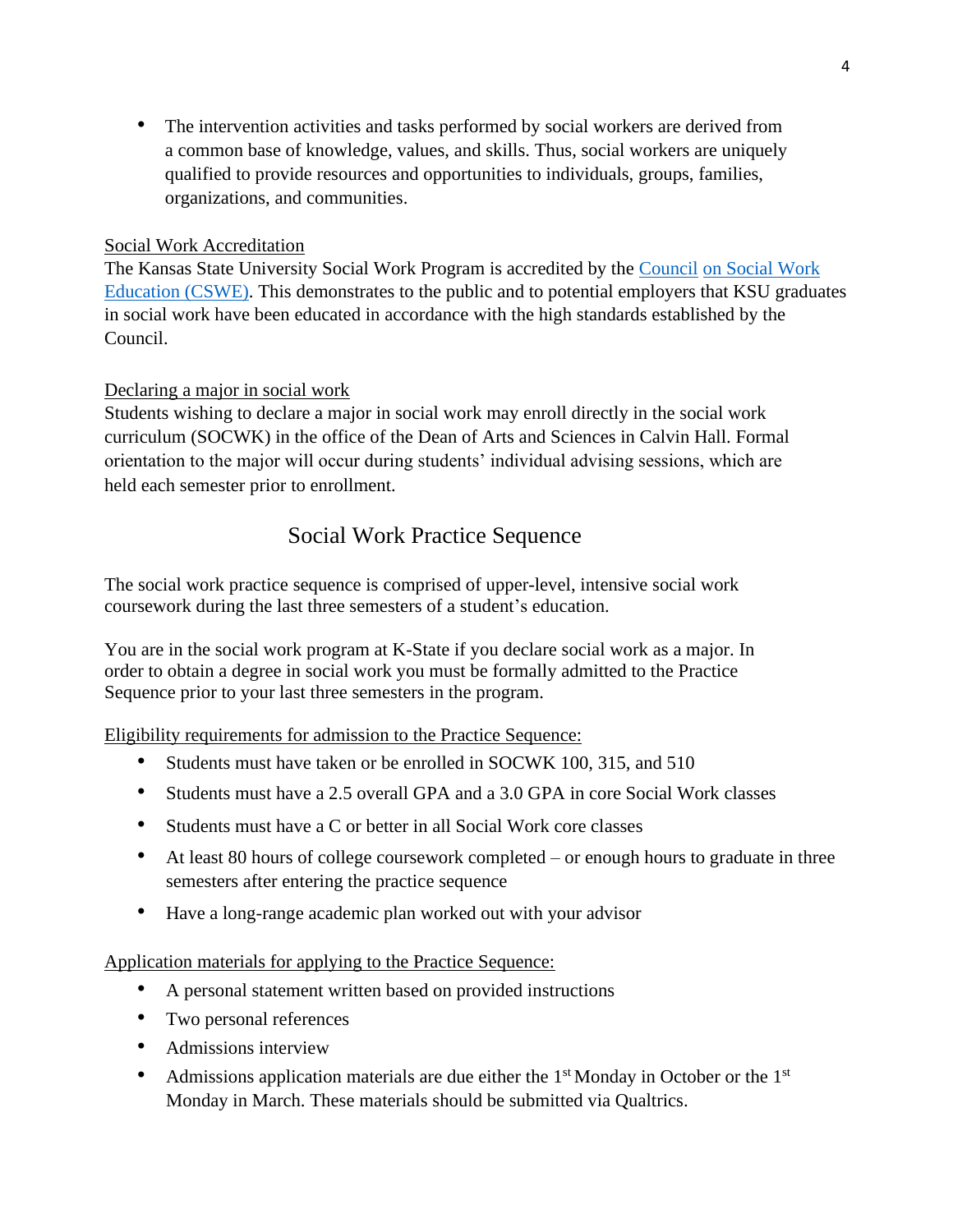#### Evaluation of Student for Admission to the Practice Sequence

Student applications for Practice Sequence are reviewed by the "Admissions Committee," composed of the social work faculty and members of the social work program Community Advisory Committee. The following steps are taken in reviewing applications:

- The committee reviews the entire application of each candidate, including the content and quality of student's personal statement, reference letters, and performance during the admissions interview.
- Committee members form an overall impression of the student based on direct experience with the student and reading the personal statement and references.
- After this information is gathered, the committee discusses the student and his/her suitability for admission into the social work program.
- Students are then sent provisional letters of acceptance or are notified that they have not been accepted into the program via email.
- Students not accepted are invited to discuss their status with the faculty.

### Continuing in the Social Work Program after Admission

To maintain good standing with the social work program, students must maintain GPA requirements (2.5 overall GPA; 3.0 social work GPA) and earn a C or above in all social work courses.

Students must also practice within the Social Work program's professional performance standards and conduct themselves in accordance with the requirements of the [National Association of Social Workers Code of Ethics](https://www.socialworkers.org/About/Ethics/Code-of-Ethics/Code-of-Ethics-English) [to](http://www.socialworkers.org/pubs/code/code.asp) [co](http://www.socialworkers.org/pubs/code/code.asp)ntinue. Alleged breaches of conduct related to the Code of Ethics or professional performance standards will be reviewed by the faculty to determine appropriate action.

### Student Professional Performance Issues

Faculty concerns about students that are related to the program's Professional Performance Standards, the NASW Code of Ethics and the Core Competencies may be addressed through the Student Review Process.

The student review process can be requested by a faculty member who has concerns about student performance and/or behavior inside or outside of the classroom. These issues reflect a lack of adherence with program standards and/or a degree of severity that warrant a formal response by the faculty, in its entirety.

The student review process consists of the following steps:

- 1) Faculty member(s) brings student concern to the faculty for discussion and consideration for initiation of the Student Review Process.
- 2) Faculty approves initiation of the Student Review Process.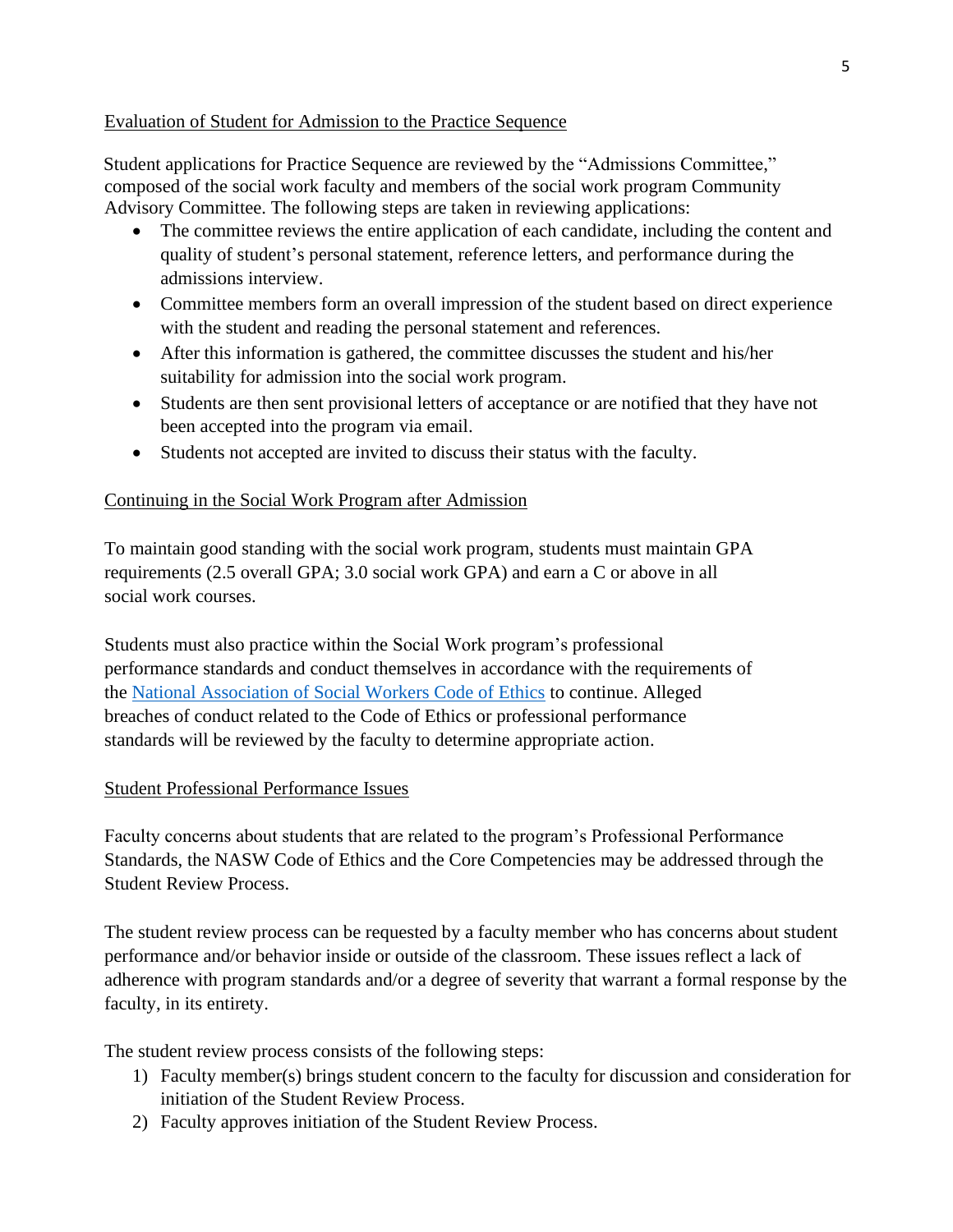- 3) A faculty member agrees to act in the Student Support role. This individual will meet with the student and support them while they construct comments to be made to the faculty and to provide emotional support throughout the process.
- 4) The Program Coordinator contacts the student and informs them that the Student Review Process has been initiated, the reasons, and the faculty member who will act in the Student Support Role.
- 5) The student has the option to choose a faculty member to act in the Student Support role with the agreement of that faculty member.
- 6) A date for the Student Review meeting will be scheduled by the Program Coordinator.
- 7) The faculty member acting as the Student Supporter will meet with the student.
- 8) The Student Review meeting will occur. During this meeting, the concerns will be presented, the student will respond, and the faculty will ask questions. The Student Supporter will lend support to the student during the process to assist them with nerves or if they become emotionally overcome.
- 9) The student will be allowed to have one individual from outside of the program to act as additional support during the Student Review Meeting with faculty. This individual will not participate in the meeting but will be in attendance.
- 10) The meeting with the student will be limited to sixty minutes. The student and their outside supporter will be excused. The faculty will meet and discuss options for the resolution of the issue(s). During this process, the faculty member serving as the Student Supporter may share information gathered in the meeting with the student that will be relevant to the decision-making process. As a result of this process, the faculty will reach a decision by consensus on the outcome of the Student Review Process based on identified options.
- 11) The student will be notified by the Program Coordinator of the outcome of the Student Review Process or by the faculty group immediately following their deliberation.

Outcomes of the student review process may include the following:

- Corrective action to assist the student so he/she may continue in the practice sequence *Or*
- Dismissal from the Social Work Practice Sequence

# Social Work Program Dismissal Policy

<span id="page-5-0"></span>Students may be dismissed from the Social Work Practice Sequence for any of the following:

- Grades of D or F in Social Work courses
- Student's GPA falls below program standards (2.5 overall GPA/3.0 social work GPA)
- Student fails to adhere to the requirements of the National Association of Social Workers Code of Ethics <https://www.socialworkers.org/About/Ethics/Code-of-Ethics/Code-of-Ethics-English>
- Student fails to adhere to [Professional Performance Standards](http://www.k-state.edu/sasw/sw/) of the program and/or fails to achieve program's core competencies required by Council on Social Work Education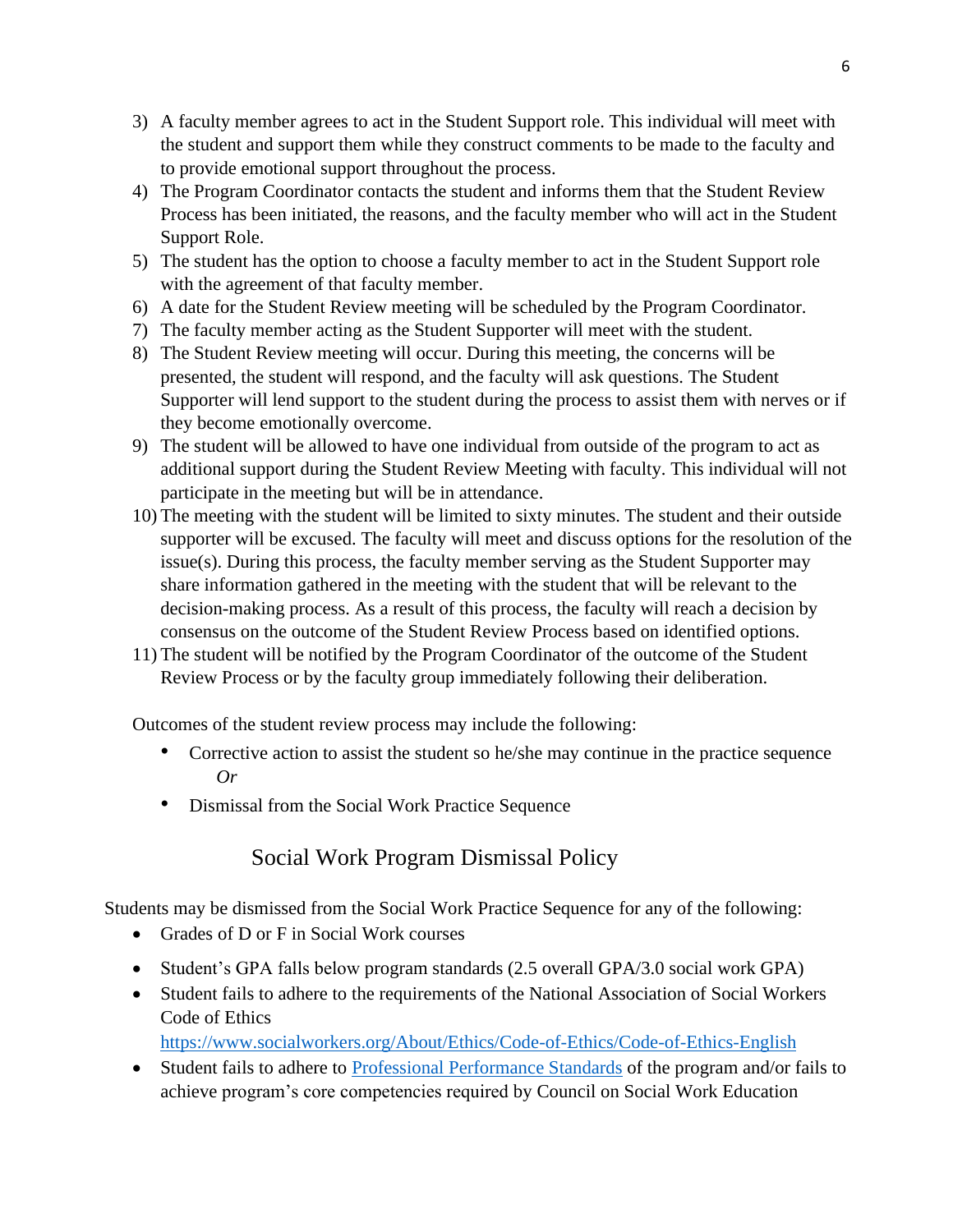- Based upon the faculty's observation of the student in professional or classroom setting the student is not making sufficient progress to fully achieve the core competencies by the end of the social work degree
- Knowingly misrepresenting oneself in the admission process.

## Student Appeal Process

If a student is dismissed from the social work program as a result of a grade in a social work course, and the student believes he/she has been graded incorrectly or unfairly, they may appeal their course grade. Grade appeals should be addressed through the university grade appeal process. Students will not be permitted to enroll in future social work classes until the appeal process is completed. The undergraduate student grievance procedures are outlined in the Social Work Student Handbook and in the [KSU Undergraduate General](http://catalog.k-state.edu/) Catalog.

If students are unsuccessful in a grade appeal and, therefore, fail to meet program academic standards, they may ask the faculty to consider granting an exception so that they may continue in the Social Work Program Practice Sequence. In only extraordinary student circumstances will the faculty consider exceptions to the program's academic (GPA and/or course grade of C or better in Social Work Core classes) standards policy. Students may request that such an exception be made by contacting the Program Coordinator, who will then initiate a meeting with the faculty and student to discuss circumstances and options. Possible outcomes of such an exception may include:

- Retaking the course while staying in the Practice Sequence
- Sitting out of the Practice Sequence while retaking the course
- Retaking the course without having to reapply to the Practice Sequence
- Retaking the course and being required to reapply to the Practice Sequence

If the student fails to meet program academic standards and no exception is granted by the faculty they will be dismissed from the Social Work Practice Sequence.

Students may appeal faculty decisions regarding program dismissal due to grades, Code of Ethics violations, compliance with program standards and/or grades in individual courses through the undergraduate [Student Grievance](http://www.k-state.edu/provost/universityhb/fhxv.html) [Procedures.](http://www.k-state.edu/provost/universityhb/fhxv.html)

# Bachelor of Social Work

<span id="page-6-0"></span>BS or BA Degree— what's the difference?

- Within the social work major it is possible to complete either a BA or BS degree.
- The difference between these two degrees is that, in addition to the general education requirements and the major requirements, a BA degree requires 15 hours in a single foreign language, and a BS degree requires a three-hour natural science course with a prerequisite in the same department.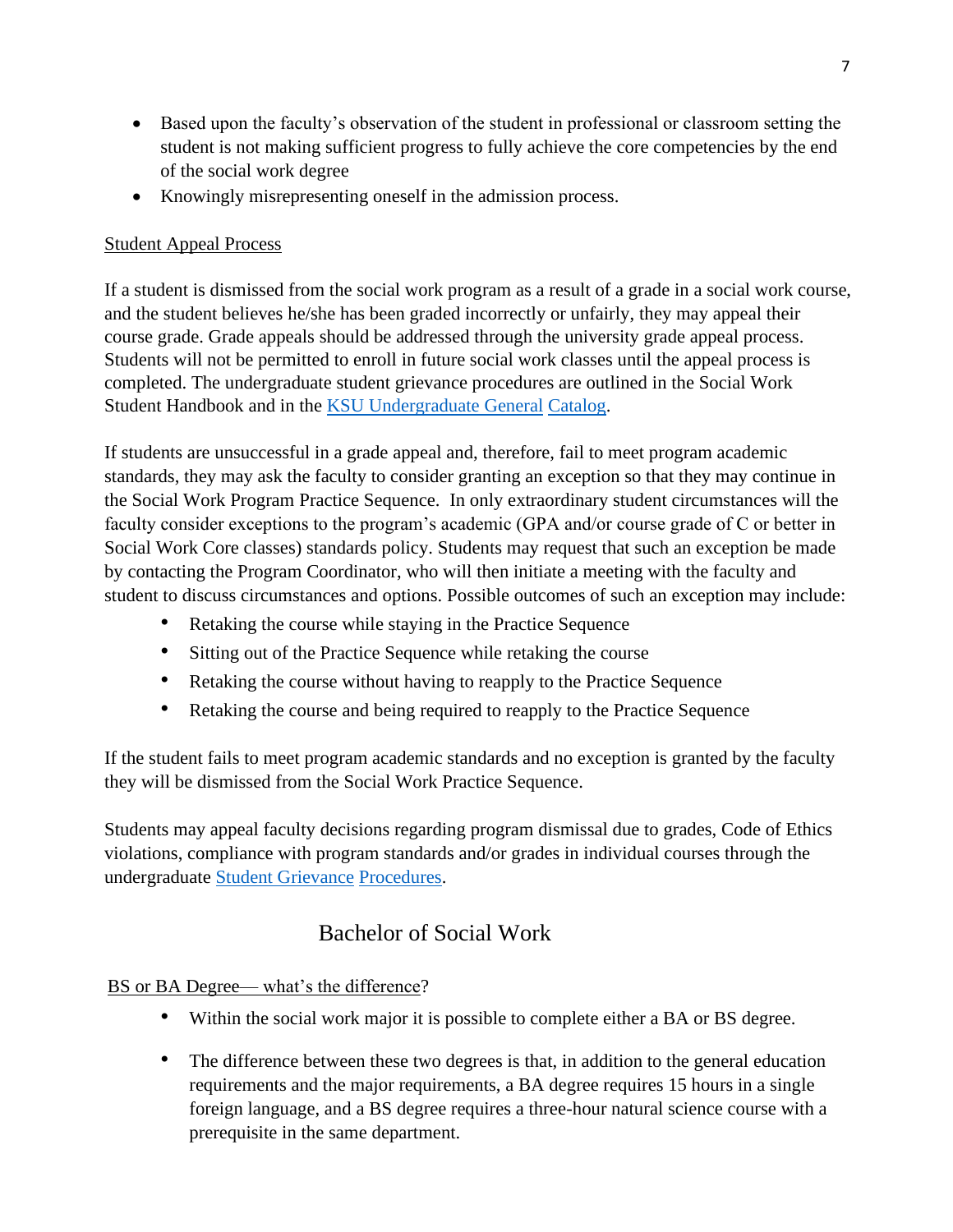• The program recommends that students consider the development of a second language proficiency, but this is not required.

### Secondary Majors

The College of Arts and Sciences offers secondary majors in Biological Engineering, Gerontology/Long-term Care Administration Emphasis, International Studies, Latin American Studies, Natural Resources and Environmental Sciences, and American Ethnic studies.

These secondary majors are designed to be taken concurrently with a primary major such as social work. Secondary majors generally can be completed within the 120 hours required for graduation.

• See the [KSU Undergraduate General Catalog](http://catalog.k-state.edu/) for a complete discussion of these options.

# Dual Majors

- Within the College of Arts and Sciences, it is possible to have more than one major.
	- For instance, it is possible to obtain a BA or BS in social work and sociology, or in social work and psychology.
- It may be difficult to complete such additional majors within 120 hours for BA degree candidates due to the hours of foreign language required.
- Students should consult with a faculty advisor about this possibility.

### General Distribution Requirements

- The BA and BS degrees require 120 credit hours for graduation. These hours are accumulated through required courses, major courses, and electives in the basic disciplines: humanities (fine arts, philosophy, western heritage and literary/rhetorical arts), social sciences, natural sciences (life and physical sciences) and international studies overlay.
- Students should be familiar with the General Requirements section for Arts and Sciences in the [KSU Undergraduate General Catalog.](http://catalog.k-state.edu/)
- Plans for meeting general requirements should be completed with a program advisor[.](http://www.k-state.edu/kstate8/) [http://www.k-state.edu/kstate8/.](http://www.k-state.edu/kstate8/) [So](http://www.k-state.edu/kstate8/)me courses that meet general education requirements are more relevant to the social work major than other courses. Students ultimately have the right to select the courses they wish to take to meet requirements when those courses are not required by the major or specified in the general education section of the [KSU](http://catalog.k-state.edu/)  [Undergraduate General Catalog](http://catalog.k-state.edu/)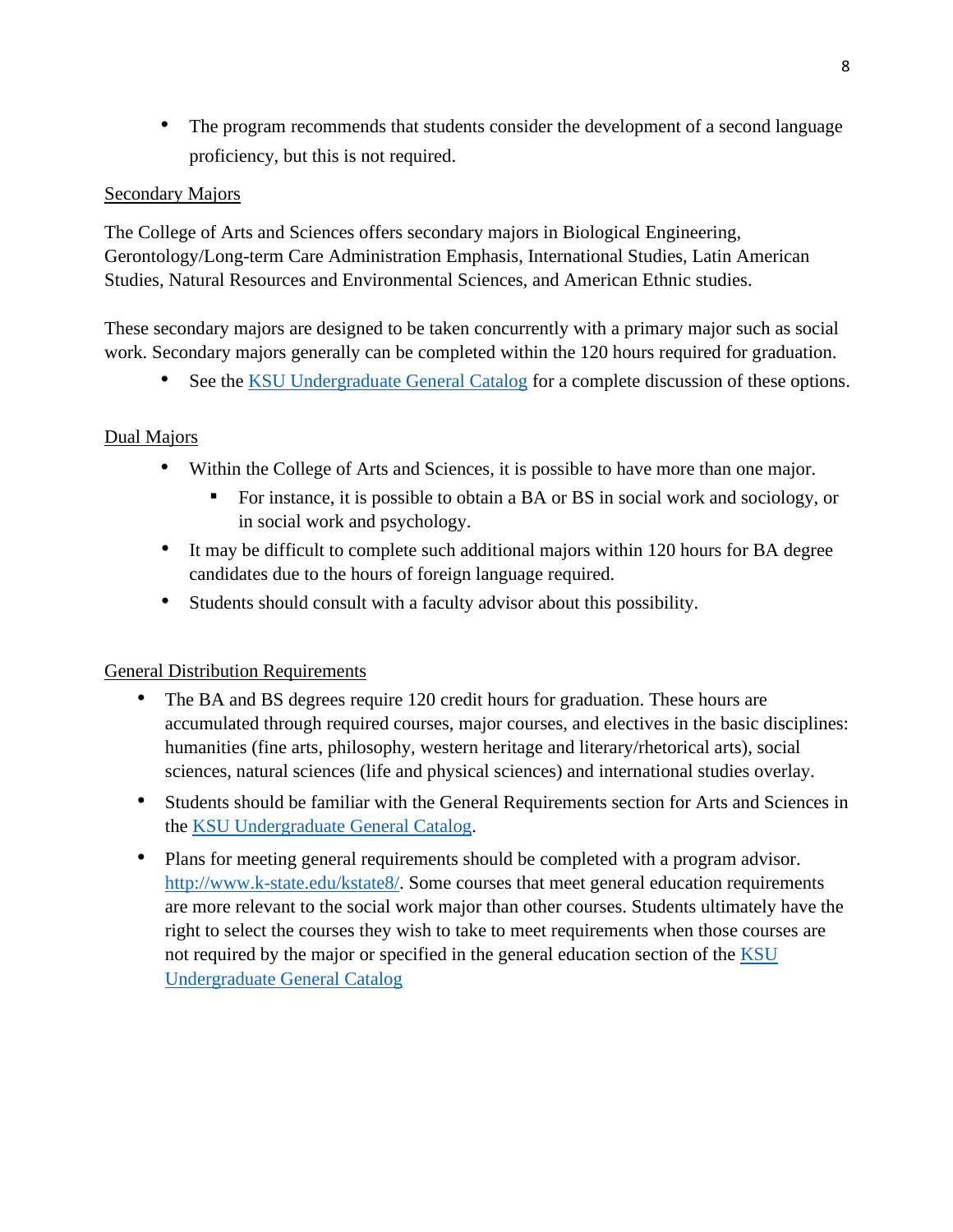# Social Work at Kansas State University

### <span id="page-8-0"></span>Mission Statement

The mission of the Social Work Program at Kansas State University is to graduate competent and ethical social workers.

### Program Goals

The fundamental goals of the social work program are to:

- Prepare students for beginning generalist professional social work practice with individuals, families, groups, organizations, and communities in a diverse society.
- Provide students with the academic foundation for further study and professional development.
- Use social work values, knowledge, and skills in service to the practicing social work community and the people of Kansas.

### Program Core Competencies

### **Competency 1: Demonstrate Ethical and Professional Behavior**

- make ethical decisions by applying the standards of the NASW Code of Ethics, relevant laws and regulations, models for ethical decision making, ethical conduct of research, and additional codes of ethics as appropriate to context;
- use reflection and self-regulation to manage personal values and maintain professionalism in practice situations;
- demonstrate professional demeanor in behavior; appearance; and oral, written, and electronic communication;
- use technology ethically and appropriately to facilitate practice outcomes; and
- use supervision and consultation to guide professional judgment and behavior.

# **Competency 2: Engage Diversity and Difference in Practice**

- apply and communicate understanding of the importance of diversity and difference in shaping life experiences in practice at the micro, mezzo, and macro levels;
- present themselves as learners and engage clients and constituencies as experts of their own experiences; and
- apply self-awareness and self-regulation to manage the influence of personal biases and values in working with diverse clients and constituencies.

# **Competency 3: Advance Human Rights and Social, Economic, and Environmental Justice**

- apply their understanding of social, economic, and environmental justice to advocate for human rights at the individual and system levels; and
- engage in practices that advance social, economic, and environmental justice.

# **Competency 4: Engage In Practice-informed Research and Research informed Practice**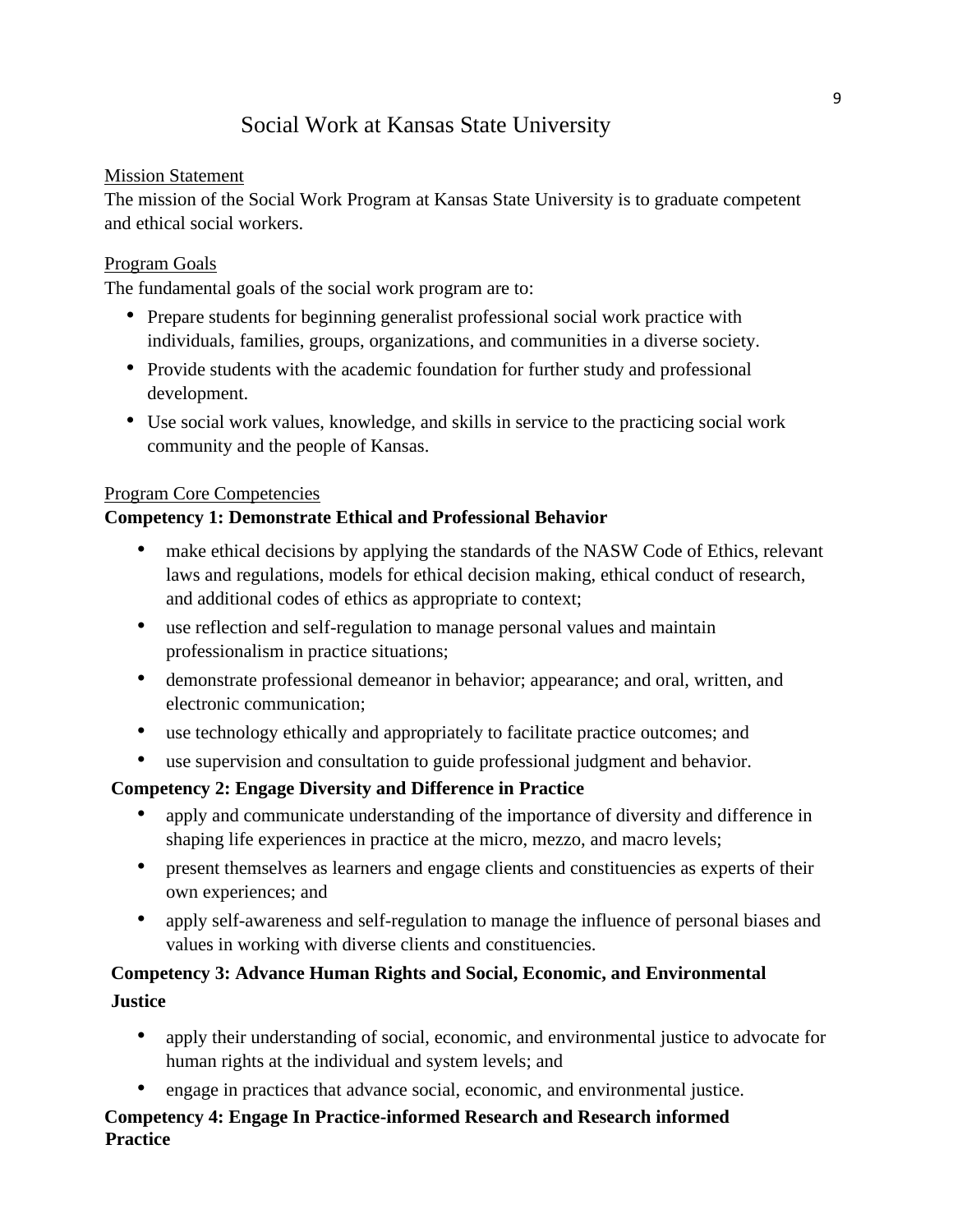- use practice experience and theory to inform scientific inquiry and research;
- apply critical thinking to engage in analysis of quantitative and qualitative research methods and research findings; and
- use and translate research evidence to inform and improve practice, policy, and service delivery.

# **Competency 5: Engage in Policy Practice**

- Identify social policy at the local, state, and federal level that impacts well-being, service delivery, and access to social services;
- assess how social welfare and economic policies impact the delivery of and access to social services;
- apply critical thinking to analyze, formulate, and advocate for policies that advance human rights and social, economic, and environmental justice.

# **Competency 6: Engage with Individuals, Families, Groups, Organizations, and Communities**

- apply knowledge of human behavior and the social environment, person-in-environment, and other multidisciplinary theoretical frameworks to engage with clients and constituencies; and
- use empathy, reflection, and interpersonal skills to effectively engage diverse clients and constituencies.

# **Competency 7: Assess Individuals, Families, Groups, Organizations, and Communities**

- collect and organize data, and apply critical thinking to interpret information from clients and constituencies;
- apply knowledge of human behavior and the social environment, person-in-environment, and other multidisciplinary theoretical frameworks in the analysis of assessment data from clients and constituencies;
- develop mutually agreed-on intervention goals and objectives based on the critical assessment of strengths, needs, and challenges within clients and constituencies; and
- select appropriate intervention strategies based on the assessment, research knowledge, and values and preferences of clients and constituencies.

# **Competency 8: Intervene with Individuals, Families, Groups, Organizations, and Communities**

- critically choose and implement interventions to achieve practice goals and enhance capacities of clients and constituencies;
- apply knowledge of human behavior and the social environment, person-in-environment, and other multidisciplinary theoretical frameworks in interventions with clients and constituencies;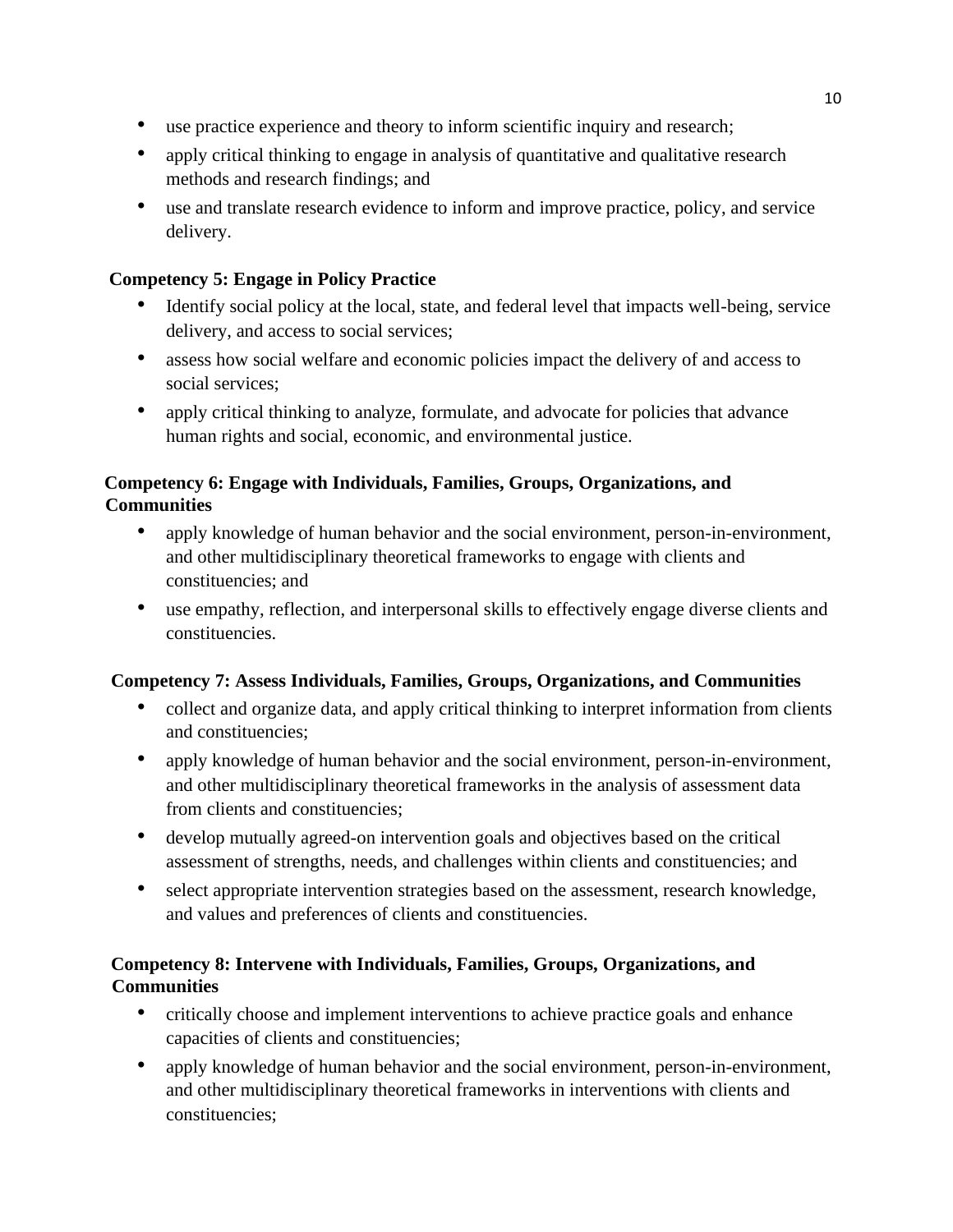use inter-professional collaboration as appropriate to achieve beneficial practice outcomes;

- negotiate, mediate, and advocate with and on behalf of diverse clients and constituencies; and
- facilitate effective transitions and endings that advance mutually agreed-on goals.

# **Competency 9: Evaluate Practice with Individuals, Families, Groups, Organizations, and Communities**

- select and use appropriate methods for evaluation of outcomes;
- apply knowledge of human behavior and the social environment, person-in-environment, and other multidisciplinary theoretical frameworks in the evaluation of outcomes;
- critically analyze, monitor, and evaluate intervention and program processes and outcomes; and
- apply evaluation findings to improve practice effectiveness at the micro, mezzo, and macro levels.

Faculty of the KSU Social Work Program will:

- 1. Contribute to the social work knowledge base through publication and presentation at professional meetings.
- 2. Participate in the life of the university and local communities.
- 3. Engage in consultation, evaluation, and development of social and related services in Kansas.

# Academic Advising

<span id="page-10-0"></span>Academic advising is taken very seriously by the social work program. Students entering the social work major for the first time meet with an academic advisor for orientation to the program and the development of an eight- semester plan. The student is assigned to a permanent academic advisor and a faculty mentor with whom they may discuss career and other professional issues. All advisees are seen by their academic advisor during pre-enrollment periods. Students may not obtain permissions to enroll without seeing an advisor.

Each student's record contains a plan for completing the degree requirements that is reviewed at each pre-enrollment advising session. This insures that advisees are making satisfactory progress toward the degree and that they are meeting the standards required for graduation with a social work major

What do I need to do to prepare for my advising appointment?

- Students are expected to sign up for advising the week before their enrollment date.
- Students are also expected to come to the advising appointment with prospective classes and sections identified. This will speed up the process for all students.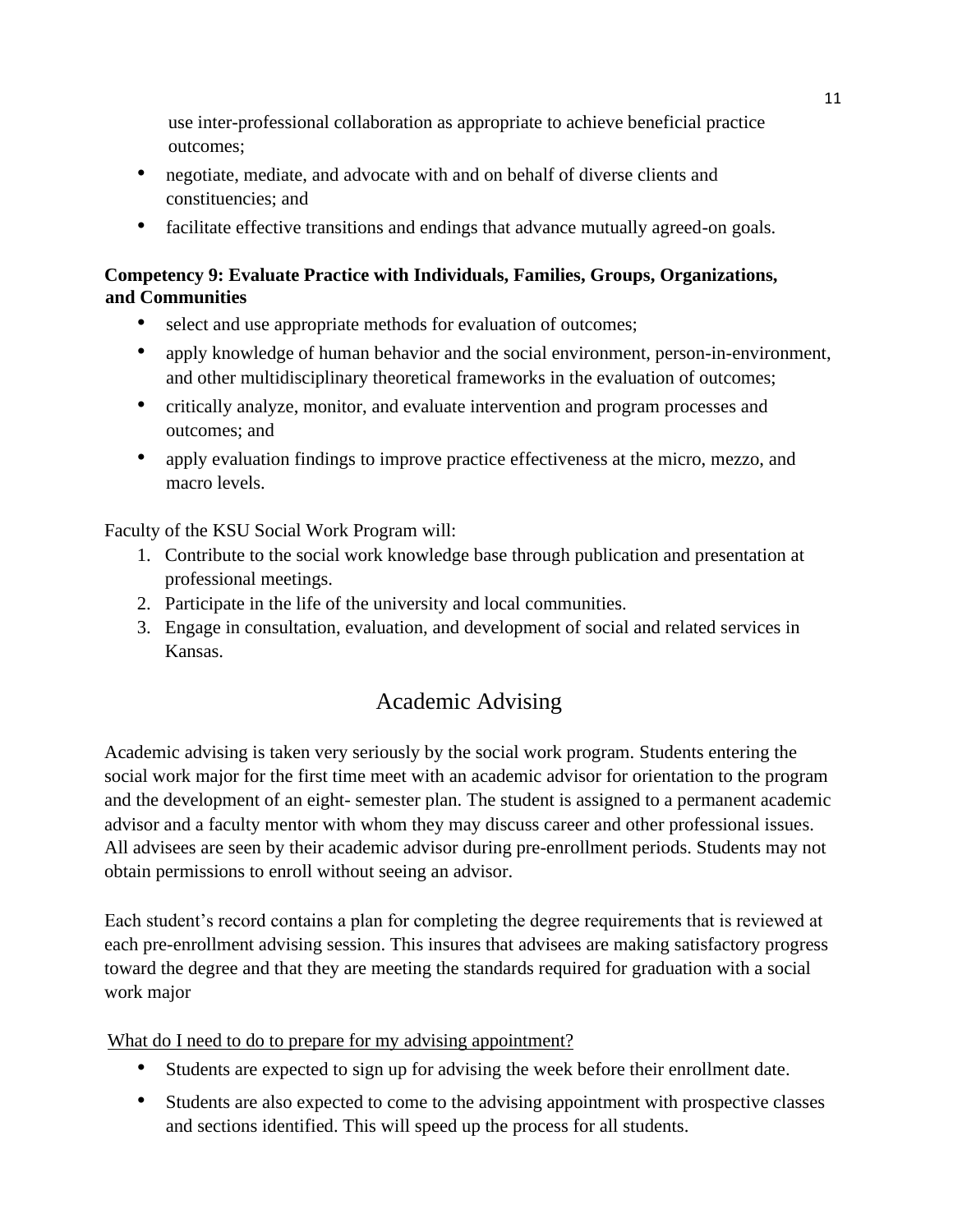- A list of classes offered each semester may be obtained by looking up the course [schedule](http://courses.k-state.edu/) [f](http://courses.k-state.edu/)or the designated semester.
- Be sure to come prepared. If you have questions about which classes you need, check your student record through your DARS report on [KSIS.](http://www.k-state.edu/ksis/help/students/)

### Transfer Credit

Most credits from community colleges, four-year colleges, and universities are transferable to K-State. Official transcripts are evaluated by the Office of Admissions to determine the hours transferred and the K-State requirements met by those hours. The Dean's office in the College of Arts and Sciences makes the final determination about which courses fulfill college requirements. Social Work faculties determine which transfer courses are counted toward the major. The Program accepts transfer credit of core curriculum courses only from CSWE accredited social work programs, with one exception. The Program accepts a basic introduction to social work course from any college or university if it can be documented that the course was taught by someone with at least an MSW and if the University accepts the transfer credit.

#### Credit for Life Experiences

Credit for life experience and/or previous work experience is not accepted to fulfill any of the required course content in the curriculum.

# Social Work Curriculum

- <span id="page-11-0"></span>• The social work major requires a comprehensive set of courses that integrate knowledge, skills, and values to prepare students for entry into the social work profession. These requirements, plus the field placements, are designed to produce individuals, both as citizens and as social work professionals, who function intelligently and responsibly to serve the special needs of the less fortunate in our society.
- A student achieving a BA or BS with a major in social work must complete 48 hours of core courses and 18 hours of related courses.
- In order to graduate with a major in social work, a student must maintain a 3.0 GPA in the core courses; with no core course grade below a "C") and a 2.5 GPA in all courses taken at KSU.
- There are a number of recommended elective courses available from other programs, departments and colleges. These should be discussed with an academic advisor.
- A minimum of 120 hours are required for graduation with a 2.5 overall GPA, as well as a maintained 3.0 GPA and a "C" or better in the core social work courses.

# Course Descriptions

<span id="page-11-1"></span>• **SOCWK 100**: Social Work: The Helping Profession. An introduction to the profession of social work and the various fields of social service by observing, experiencing, and analyzing social work and its place in society. An opportunity for the student to test social work as a possible career choice.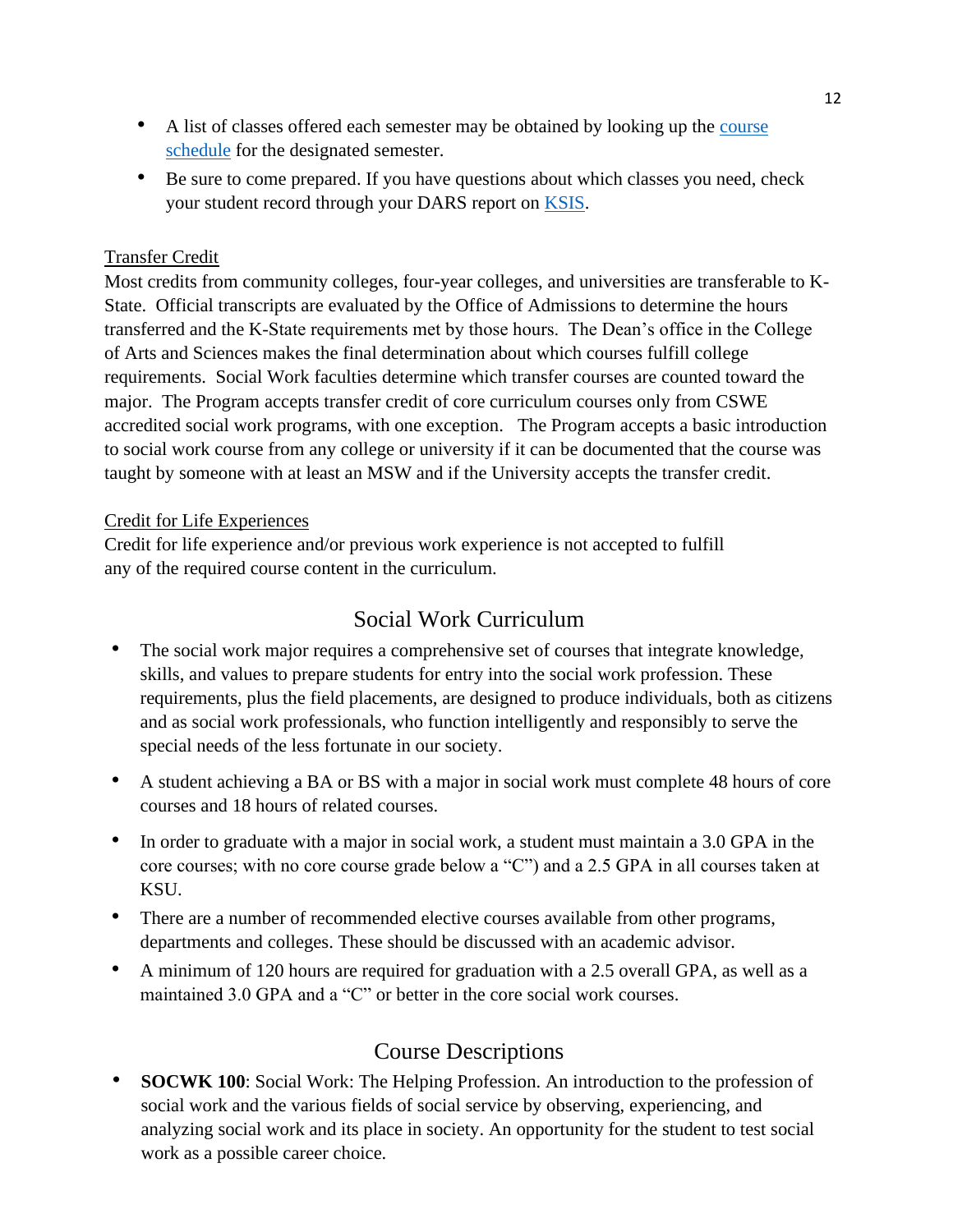- **SOCWK 200**: Basic Skills for Working with People. Course develops basic skill components for the helping professions. Students learn fundamentals of interpersonal communication.
- **SOCWK 310**: Topics in Social Work. Supervised independent study projects. Prerequisite: Consent of the instructor.
- **SOCWK 315**: Human Behavior in the Social Environment. An introduction to the relationship among biological, social, psychological, and cultural systems as they affect or are affected by human behavior as it relates to the social work model of practice. Emphasis on social systems understanding of human development and behavior.
- **SOCWK 320**: Dynamics of Working with Older Adults. This course will provide students in all fields a unique foundation upon which successful interaction with older adults is built. Specific communication techniques will be taught along with the knowledge, skills, and values necessary to understand working with, or on the behalf of, older consumers, clients, patients, and family members.
- **SOCWK 330**: Introduction to Social Work Research. The first of two research courses. An emphasis on social work research methodology. Examines the ethics and processes of research.
- **SOCWK 510**: Social Welfare. The development and present status of social welfare in meeting changing human needs and the requirements of other parts of our social system; the analysis of present-day philosophy and the functions of social welfare.
- **SOCWK 530**: Seminar in Applied Social Work Research. Second of two research methods courses. Emphasis on designing and conducting social work research projects appropriate for baccalaureate social work practice. Attention given to research strategies for the evaluation of social work practice.
- **SOCWK 550**: Field Practicum Preparation. Social work majors take this course in the semester before enrollment in SOCWK 562 Field experience various fields of practice in social work settings and work with the instructor to plan their practicum for the following semester.
- **SOCWK 560**: Social Work Practice I. Continued development of social work practice skills. The social systems perspective is used to guide the development of a problem-solving methodology with attention to information gathering, assessment, and problem identification. The values of clarification and self-awareness are emphasized and the skills needed for intervention, termination and evaluation are introduced.
- **SOCWK 561**: Social Work Practice II. Continuation of SOCWK 560 with emphasis on skill development in intervention techniques, and practice evaluation from a social systems perspective. A variety of intervention strategies and techniques are presented with emphasis on the development of a social work frame of reference.
- **SOCWK 562**: Field Experience. Supervised field experience in community agencies and programs as a practical application of social work knowledge and skills gained from major course work. Emphasis on direct work with clients, whether individuals, groups or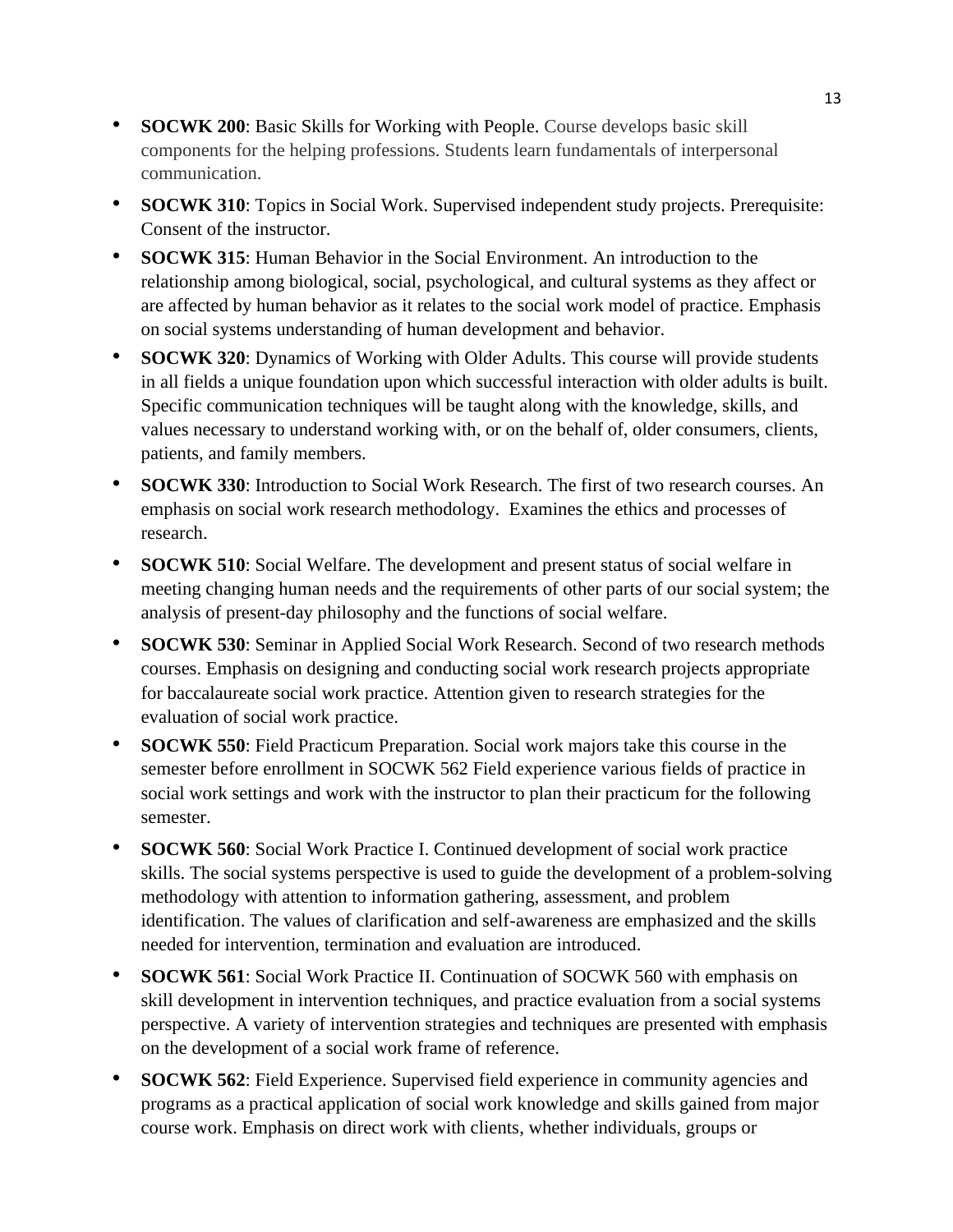communities. Seminars make use of student's experiences to analyze social work theory and practice.

- **SOCWK 564**: Social Work Professional Seminar. A review of various theories in the behavioral sciences that influence the practice of social work. Primary focus of the course is on the use of these theories in implementing change in various client systems.
- **SOCWK 565**: Social Policy Formulation and Analysis. Examination of policies and programs developed to cope with various social problems. Emphasis will be placed on analysis of existing programs and policies and the formulation of alternative policies. Attention will be given to policy change through organizational and legislative action.
- **SOCWK 568**: Macro Practice and Theory. Continuation of social work practice sequence with focus on skills development for macro-level social work practice and an understanding of macro-systems using the ecological perspective as a framework. Community and organization intervention strategies with emphasis on the development of a social work frame of reference. Focus on institutional racism, institutional discrimination, and the importance of recognizing these functions within society.
- **SOCWK 570**: Social Work with Groups. Course provides the theoretical framework for effective generalist social work practice with groups, facilitates the development of group leaders who possess an understanding of group dynamics and effective leadership skills through group discussion, experiential exercises and leadership experiences.

# Social Work Student Organizations

<span id="page-13-0"></span>Students can get more involved in the social work program at Kansas State University by joining one of our student organizations – *Social Work Organization (SWO)* and *Phi Alpha*.

# Social Work Organization

The KSU Student Social Work Organization (SWO) is a registered student organization with the Office of Student Activities and Services at K-State. SWO is student-led--the activities and leaders are decided by the students. SWO members are encouraged to participate according to individual needs and circumstances. The organization serves as a vehicle for enhancing studentfaculty relationships, facilitates social action on issues of concern, provides an opportunity for participating in social activities with peers and enables students to affiliate with regional and national social work student organizations.

# Phi Alpha

Phi Alpha is the social work honor's society and students in the top 35% of their class are eligible for admission. The purpose of Phi Alpha Honor Society is to provide a closer bond among student of social work and promote humanitarian goals and ideals. Phi Alpha fosters high standards of education for social workers and invites into membership those who have attained excellence in scholarship and achievement in social work.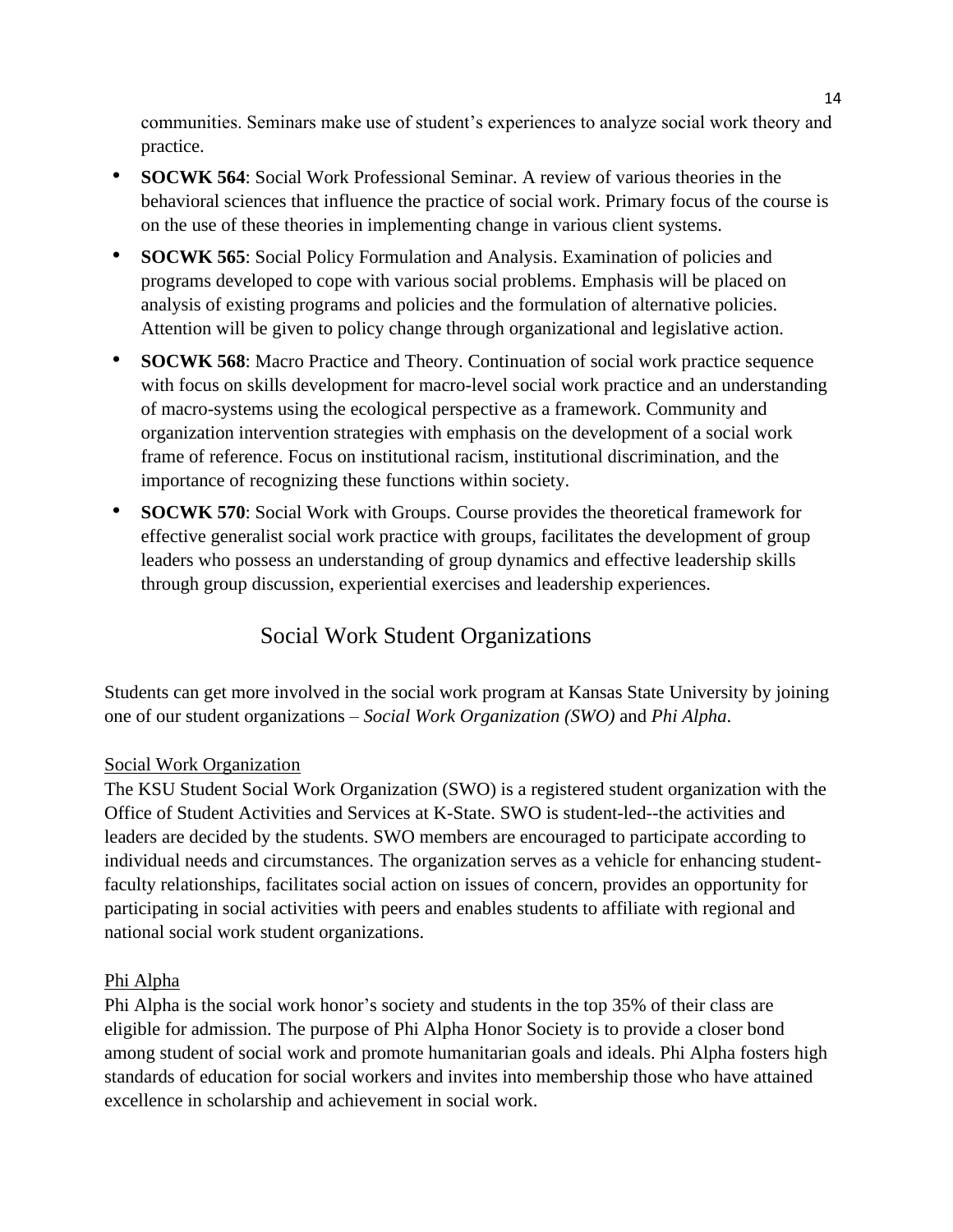# Social Work Licensure

<span id="page-14-0"></span>Social work is a licensed profession in the state of Kansas, and the social work program at Kansas State University prepares students to meet requirements to become a licensed bachelor's-level social worker in the state of Kansas upon successful graduation from the program. The agency charged with regulating social work licensure in the state of Kansas is the Behavioral Sciences Regulatory Board (BSRB). For more information, please contact the BSRB directly at 785-296-3240. BSW students who are in their last semester of degree requirements may start the process of applying for licensure.

Social work program requirements at Kansas State University are only aligned with licensure requirements for the state of Kansas; however, social work program requirements may also fulfill requirements for licensure in other states. Students can explore licensure requirements by state through the [Association for Social Work Boards.](https://www.aswb.org/licensees/about-licensing-and-regulation/social-work-regulation/)

# National Social Work Organizations

### <span id="page-14-1"></span>National Association of Social Workers

Membership in the National Association of Social Workers (NASW) is available to degreed (from accredited schools) social workers and students in accredited schools of social work. Associate membership may be obtained by those working in the field who hold non-social work degrees. Membership includes the Journal of Social Work and other available benefits. Please contac[t](https://www.socialworkers.org/) [NASW](https://www.socialworkers.org/) for services and benefits.

Students are required to obtain professional liability insurance coverage prior to beginning practicum. Such coverage is available through a large group policy at a reasonable price to NASW members.

# [Council on Social Work Education \(CSWE\)](https://www.cswe.org/)

CSWE is the national organization for social work educators in this country. You would be eligible to join under the following circumstances:

- As a BSW student
- As an MSW student
- As a practicum instructor for a school of social work
- As a provider of any kind of in-service training for social workers
- As an administrator in an agent providing practicum instruction or in- service training for social workers
- As a full-or part-time member in an accredited BSW or MSW social work program.

The Council is the policy-making organization for social work education. It is made up of constituent groups (such as students, faculty, deans and directors, practicum instructors, etc.)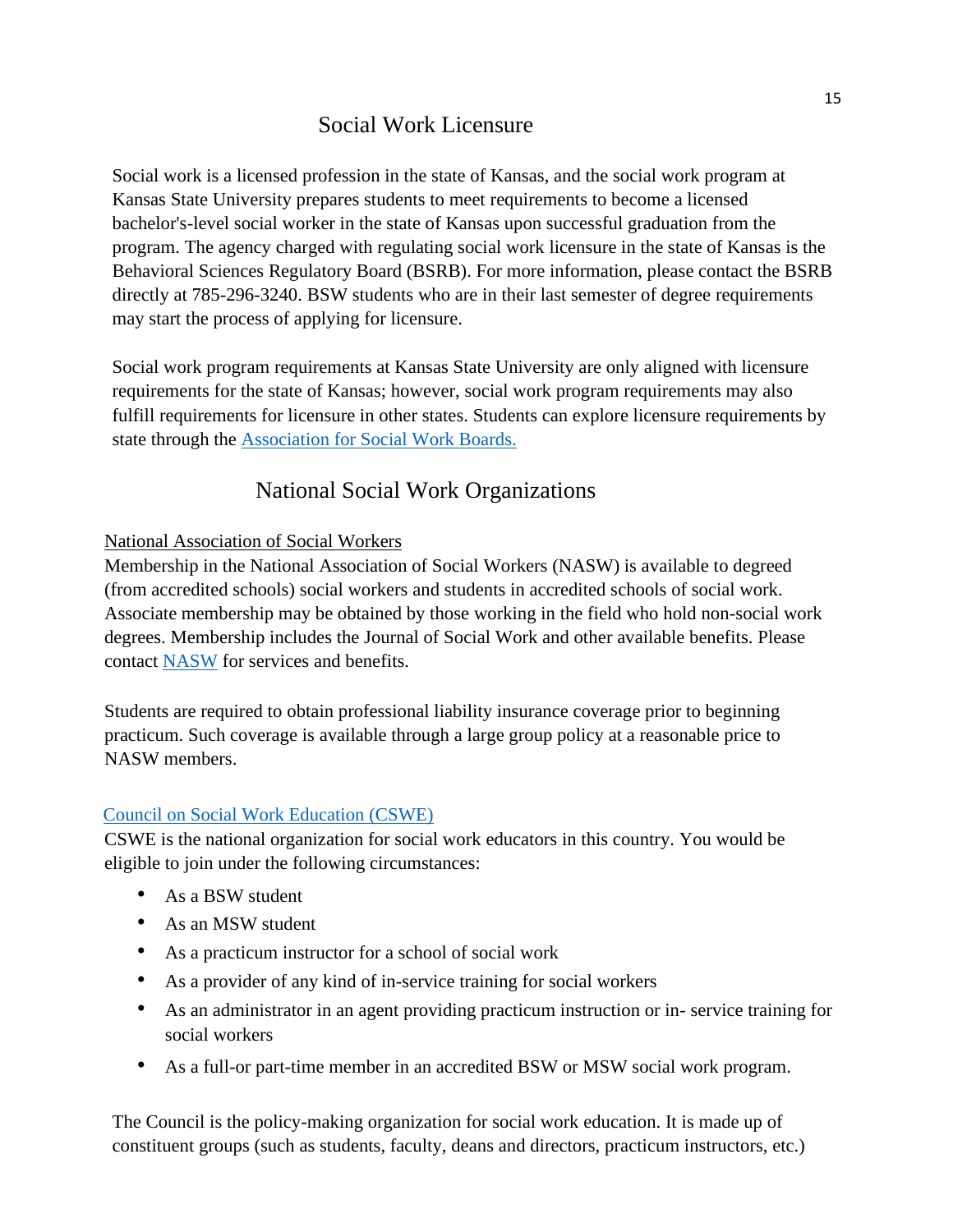Each constituency votes for representatives to the House of Delegates and the Board of Directors. It is the CSWE that makes policy guiding the accreditation process. As a member, you receive news about developments in social work education, the Annual Program Meeting and other opportunities for professional development.

# University Policies

#### <span id="page-15-0"></span>Notice of Nondiscrimination

Kansas State University is committed to nondiscrimination on the basis of race, color, ethnic or national origin, sex, sexual orientation, gender identity, religion, age, ancestry, disability, military status, veteran status, or other non- merit reasons, in admissions, educational programs or activities and employment, including employment of disabled veterans and veterans of the Vietnam Era, as required by applicable laws and regulations. Responsibility for coordination of compliance efforts and receipt of inquiries concerning Title VI of the Civil Rights Act of 1964, Title IX of the Education Amendments of 1972, Section 504 of the Rehabilitation Act of 1973, the Age Discrimination Act of 1975, and the Americans With Disabilities Act of 1990, has been delegated to the Office of Institutional Equity, Kansas State University, 103 Edwards Hall, Manhattan, KS 66506-0124, (Phone) 785- 532-6220; (TTY) 785-532-4807.

#### Plagiarism

Plagiarism, taking someone else's intellectual work and presenting it as your own, covers unpublished and published sources. Borrowing another's term paper, including a phrase, sentence or paragraph from someone else's work without properly citing the source, handing in a paper purchased from an individual or agency, or submitting papers from a living group, club, or organization files are all punishable as plagiarism. The standard for attribution and acknowledgement of literary indebtedness is set by each discipline. Students should consult with their department or with recognized handbooks in their field if in doubt. The guidelines apply to faculty and research assistants in their possible use of students' and colleagues' research and ideas, as well as to students' use of source materials and authorities, and student use of other students' ideas and work. Please also refer to Plagiarism at Kansas State for more information regarding University regulations.

#### Other forms of Academic Cheating

Other forms of academic dishonesty subject to penalties include, but are not limited to, consultation of books, library materials, or notes during a test; use of crib sheets or hidden notes during an examination or looking at another student's test; having a confederate supply of questions or answers from an examination to be given or in progress; having another person stand in on an exam or other graded activity; deliberate falsification of lab results; submission of falsified data; procurement or alteration, without permission, of examinations or other academic exercises; collaborating on projects where collaboration is forbidden; and other forms of academic dishonesty and fraud. Please refer to Other Forms of Academic Cheating for more information regarding University regulations.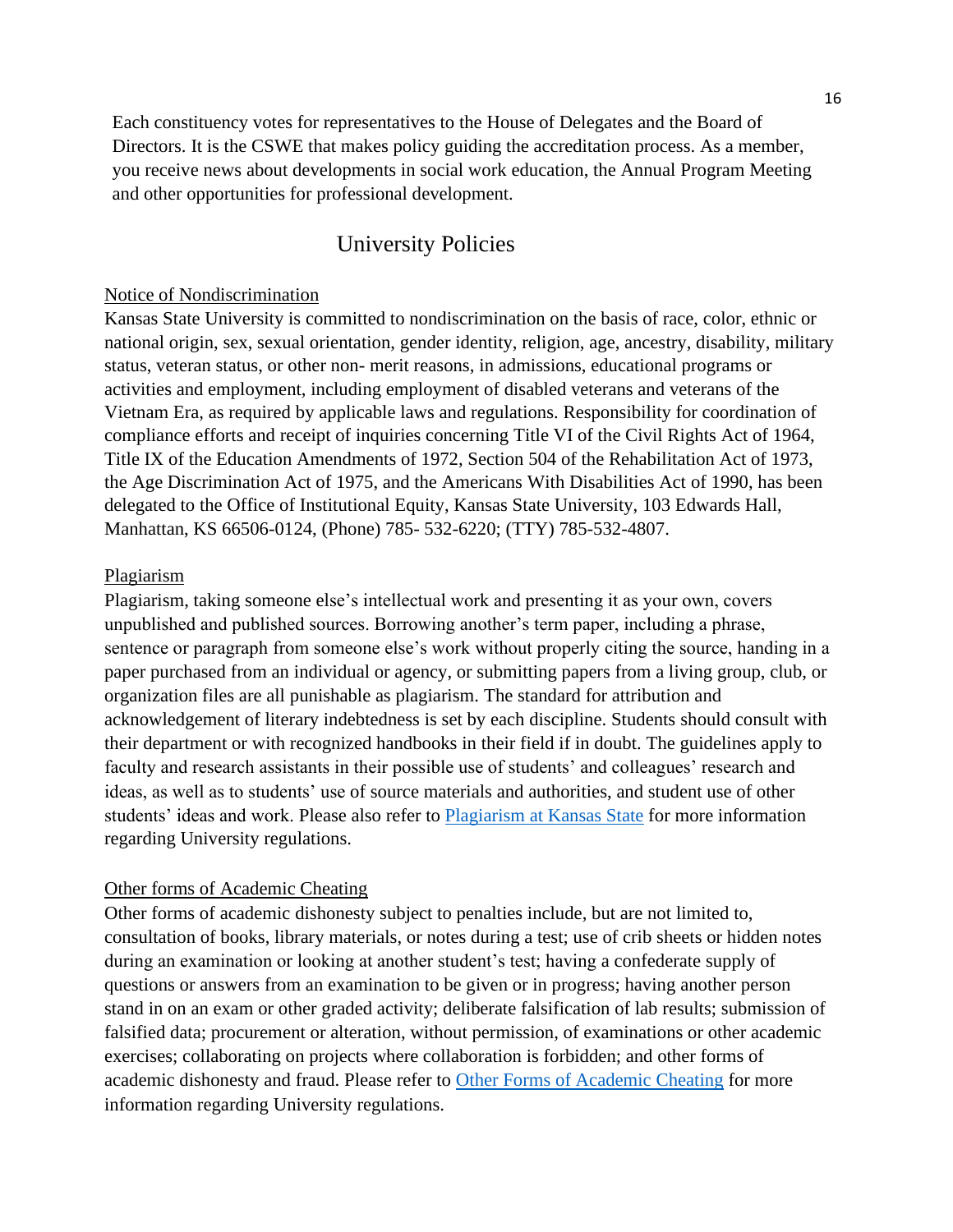### Ethics

While the instructor may exercise considerable discretion in assessing penalties for dishonest practices, if in doubt as to the proper course of action the student should report any observed case of plagiarism or cheating. Social work majors are expected to report all such situations to the appropriate course instructor immediately. Social work is a profession governed by a code of ethics which requires a high level of personal responsibility on the part of individual practitioners for insuring the integrity of the profession. Failure to abide by this code of ethics and/or the Honor Code in reporting abuses is a serious matter which will be reviewed by the Social Work Program faculty in determining the appropriateness of the student continuing in the major.

### Honor System Mission Statement

The Honor System Honor Council is an organization of students and faculty who seek to preserve the integrity of the Honor Pledge at Kansas State University. It aims to secure justice for any student under suspicion of dishonesty, to vindicate his or her name if innocent and if guilty, to protect the honor and standing of the renaming students by imposing the appropriate sanction as set forth in the By-laws. Students may access more information about the Honor System at http://www.k-state.edu/honor/.

#### Other policies

- Philosophy of Student Conduct
- Undergraduate Honor System
- Undergraduate Student Grievance Procedures